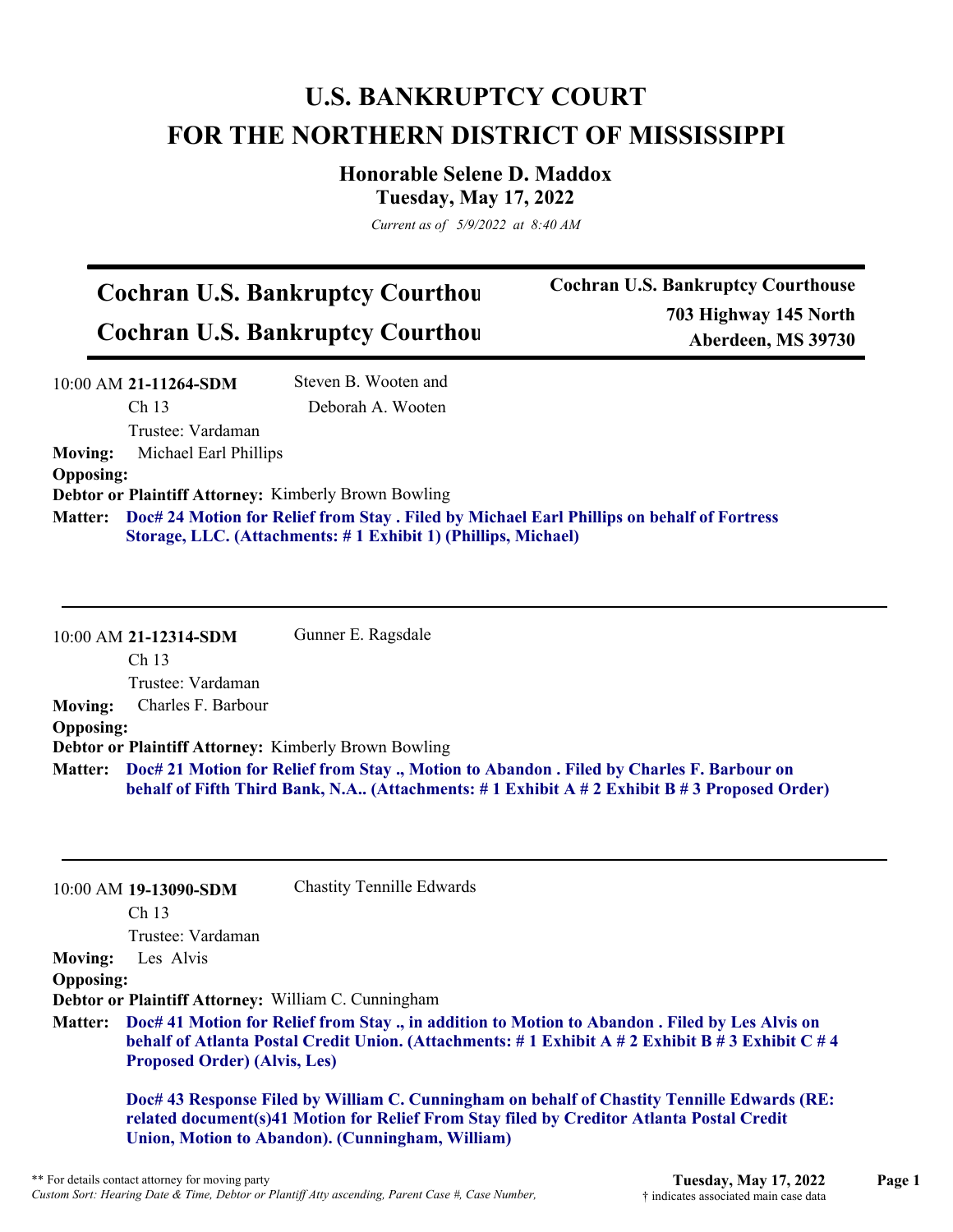#### 10:00 AM **19-11183-SDM**  John Scott Stewart

Ch 7

Trustee: Applewhite

**Moving:**

**Opposing:**

**Debtor or Plaintiff Attorney:** Craig M. Geno

**Doc# 134 Trustee's Notice of Proposed Abandonment with Notice . Matter:**

**Doc# 135 Objection Limited Objection and Response Filed by Craig M. Geno on behalf of John Scott Stewart (RE: related document(s)134 Trustee Notice of Proposed Abandonment). (Geno, Craig)**

**Doc# 138 Response Filed by Henry J. Applewhite on behalf of Henry J. Applewhite (RE: related document(s)135 Objection filed by Debtor John Scott Stewart). (Applewhite, Henry)**

10:00 AM **21-11832-SDM**  Ch 11 Express Grain Terminals, LLC

**Moving:** Douglas C. Noble **Opposing: Debtor or Plaintiff Attorney:** Craig M. Geno

**Doc# 2617 Application for Administrative Expenses Filed by Douglas C. Noble on behalf of Matter: Borton, LC. (Attachments: # 1 Exhibit A (Construction Contract) # 2 Exhibit B (Materials Contract) # 3 Exhibit C (Post Petition Inoices))**

**Doc# 2770 Response Filed by Craig M. Geno on behalf of Express Grain Terminals, LLC (RE: related document(s)2617 Application for Administrative Expenses filed by Creditor Borton, LC). (Geno, Craig)**

10:00 AM **21-11832-SDM**  Ch 11

Express Grain Terminals, LLC

**Moving:** Glenn Edward Glover

**Opposing:**

**Debtor or Plaintiff Attorney:** Craig M. Geno

**Doc# 2616 Application for Administrative Expenses Riceland Foods, Inc.s Motion for Allowance and Immediate Payment of Claims for Administrative Expenses Pursuant to 11 USC 503(b) Filed by Glenn Edward Glover on behalf of Riceland Foods, Inc.. (Attachments: # 1 Proposed Order) Matter:**

**Doc# 2769 Response Filed by Craig M. Geno on behalf of Express Grain Terminals, LLC (RE: related document(s)2616 Application for Administrative Expenses filed by Creditor Riceland Foods, Inc.). (Geno, Craig)**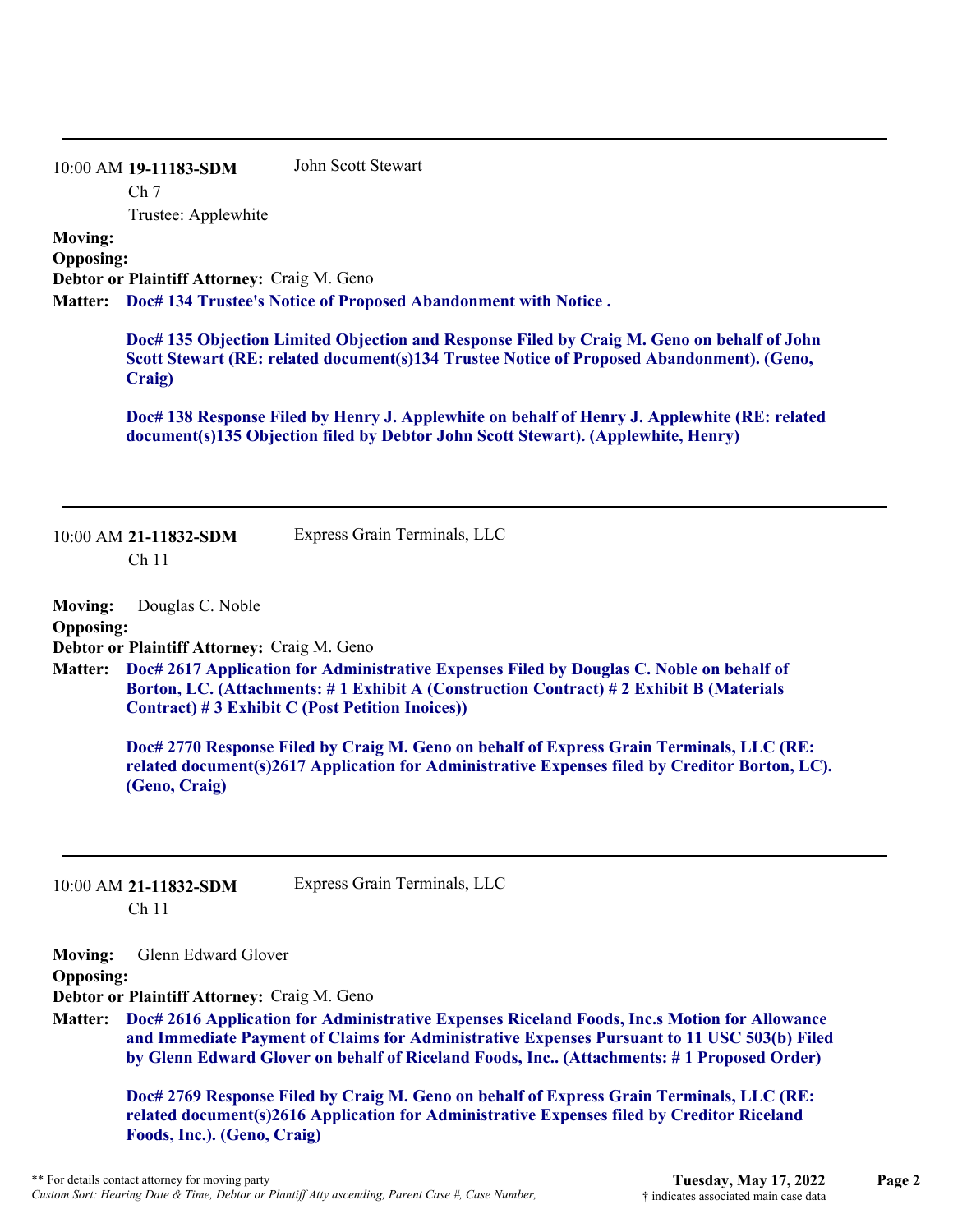| 10:00 AM 21-11832-SDM | Express Grain Terminals, LLC |
|-----------------------|------------------------------|
| -Ch 11                |                              |

**Moving:** Andrew R. Wilson **Opposing: Debtor or Plaintiff Attorney:** Craig M. Geno **Doc# 2652 Application for Administrative Expenses Filed by Andrew R. Wilson on behalf of Matter: Maples Gas Company. (Attachments: # 1 Exhibit A - Invoices # 2 Proposed Order)**

**Doc# 2772 Response Filed by Craig M. Geno on behalf of Express Grain Terminals, LLC (RE: related document(s)2652 Application for Administrative Expenses filed by Creditor Maples Gas Company). (Geno, Craig)**

| 10:00 AM 21-11832-SDM | Express Grain Terminals, LLC |
|-----------------------|------------------------------|
| Ch 11                 |                              |

**Moving: Opposing: Debtor or Plaintiff Attorney:** Craig M. Geno **Doc# 2780 First Application for Compensation [Sale Issues] for Law Offices of Craig M. Geno, Matter: PLLC, Debtor's Attorney, Fee: .50, Expenses: .12. Filed by Craig M. Geno.**

10:00 AM **21-11832-SDM**  Ch 11

Express Grain Terminals, LLC

**Moving: Opposing:**

**Debtor or Plaintiff Attorney:** Craig M. Geno

**Doc# 2782 Second Application for Compensation [Sale Issues] for CR3 Partners, LLC, Other Matter: Professional, Fee: .00, Expenses: .81. Filed by Craig M. Geno.**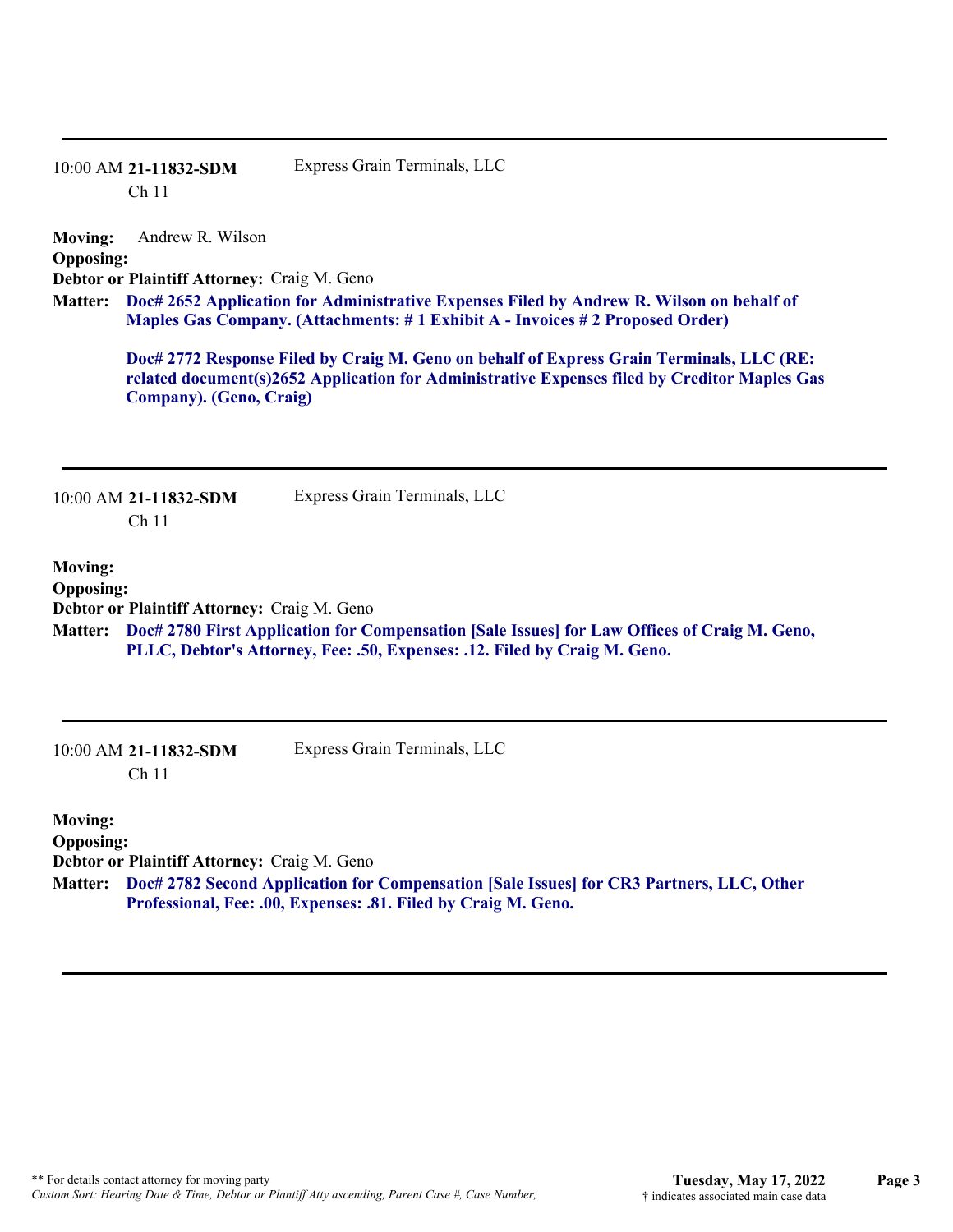| 10:00 AM 21-11833-SDM                       | John Coleman           |
|---------------------------------------------|------------------------|
| Ch <sub>11</sub>                            |                        |
|                                             |                        |
| <b>Moving:</b> Sarah Beth Wilson            |                        |
| <b>Opposing:</b>                            |                        |
| Debtor or Plaintiff Attorney: Craig M. Geno |                        |
|                                             | $\sim$ 1 $\sim$ $\sim$ |

Charles J. Swayze

**Doc# 161 Motion to Clarify Order Appointing Chapter 11 Examiner 94 Filed by Garrett Alan Matter: Anderson on behalf of Albert Altro (RE: related document(s)94 Order on Motion to Dismiss Case).**

10:00 AM **20-10158-SDM**  Ch 13 Trustee: Vardaman Aleisha Potts **Moving:** Jeff D. Rawlings **Opposing: Debtor or Plaintiff Attorney:** John F Hughes **Doc# 42 Motion to Abandon ., Motion for Relief from Stay . Filed by Jeff D. Rawlings on behalf Matter: of FirstBank.**

|                  | 10:00 AM 22-10135-SDM                                                                                                                                                                                                                                                                                                                                                                         | Baze Pharmacy, LLC                                                                                                                                                                                                                            |  |  |
|------------------|-----------------------------------------------------------------------------------------------------------------------------------------------------------------------------------------------------------------------------------------------------------------------------------------------------------------------------------------------------------------------------------------------|-----------------------------------------------------------------------------------------------------------------------------------------------------------------------------------------------------------------------------------------------|--|--|
|                  | Ch <sub>11</sub>                                                                                                                                                                                                                                                                                                                                                                              |                                                                                                                                                                                                                                               |  |  |
|                  | Trustee: Strong                                                                                                                                                                                                                                                                                                                                                                               |                                                                                                                                                                                                                                               |  |  |
| <b>Moving:</b>   | John F Hughes                                                                                                                                                                                                                                                                                                                                                                                 |                                                                                                                                                                                                                                               |  |  |
| <b>Opposing:</b> |                                                                                                                                                                                                                                                                                                                                                                                               |                                                                                                                                                                                                                                               |  |  |
|                  | Debtor or Plaintiff Attorney: John F Hughes                                                                                                                                                                                                                                                                                                                                                   |                                                                                                                                                                                                                                               |  |  |
| <b>Matter:</b>   |                                                                                                                                                                                                                                                                                                                                                                                               | Doc# 65 Motion to Sell Property Free and Clear of Liens under Section 363(f) Fee Amount Filed<br>by John F Hughes on behalf of Baze Pharmacy, LLC. (Attachments: #1 Exhibit)                                                                  |  |  |
|                  | Doc# 80 Response to Motion to Sell Certain Property of the Debtor-in-Possession, Free and Clear<br>of Liens, Claims and Interests, Outside the Ordinary Course of Business Filed by James P.<br>Wilson Jr. on behalf of Renasant Bank (RE: related document(s)65 Motion to Sell Property Free<br>and Clear of Liens Under Section 363(f) filed by Debtor Baze Pharmacy, LLC). (Wilson, James) |                                                                                                                                                                                                                                               |  |  |
|                  |                                                                                                                                                                                                                                                                                                                                                                                               | Doc# 81 Response Filed by Sammye S. Tharp on behalf of U.S. Trustee (RE: related<br>document(s)65 Motion to Sell Property Free and Clear of Liens Under Section 363(f) filed by<br><b>Debtor Baze Pharmacy, LLC). (Tharp, Sammye)</b>         |  |  |
|                  |                                                                                                                                                                                                                                                                                                                                                                                               | Doc# 83 AMENDED Response Filed by Sammye S. Tharp on behalf of U.S. Trustee (RE: related<br>document(s)65 Motion to Sell Property Free and Clear of Liens Under Section 363(f) filed by<br><b>Debtor Baze Pharmacy, LLC). (Tharp, Sammye)</b> |  |  |